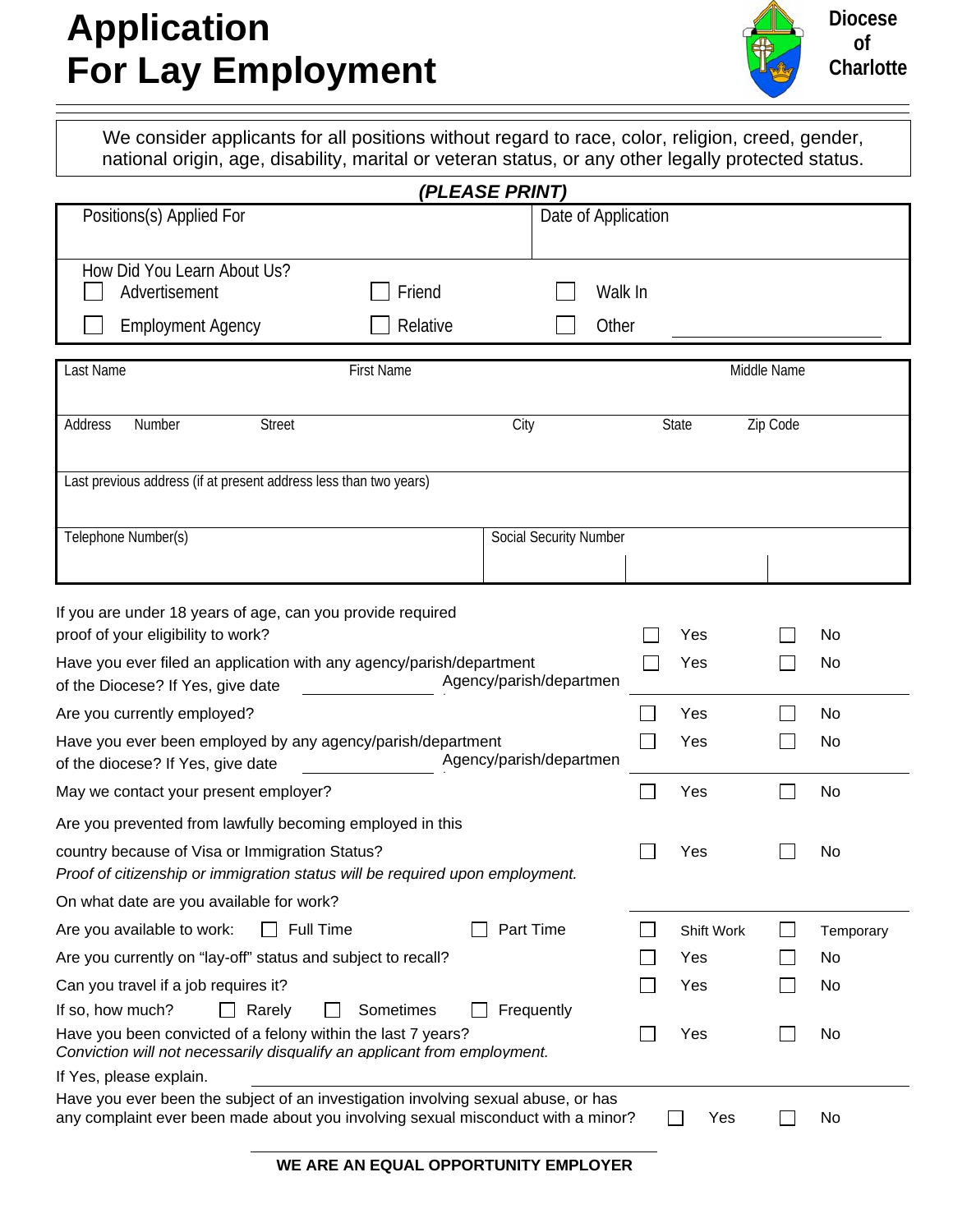## **Education**

|                          | Name and Address<br>of School                                                              | Course of Study   | Years<br>Completed | Diploma<br>Degree |  |  |
|--------------------------|--------------------------------------------------------------------------------------------|-------------------|--------------------|-------------------|--|--|
| Elementary<br>School     |                                                                                            |                   |                    |                   |  |  |
| High<br>School           |                                                                                            |                   |                    |                   |  |  |
| Undergraduate<br>College |                                                                                            |                   |                    |                   |  |  |
| Graduate<br>Professional |                                                                                            |                   |                    |                   |  |  |
| Other<br>(Specify)       |                                                                                            |                   |                    |                   |  |  |
|                          | Indicate any foreign languages you can speak, read and/or write                            |                   |                    |                   |  |  |
|                          | <b>FLUENT</b>                                                                              | GOOD              | <b>FAIR</b>        |                   |  |  |
| <b>SPEAK</b>             |                                                                                            |                   |                    |                   |  |  |
| <b>READ</b>              |                                                                                            |                   |                    |                   |  |  |
| <b>WRITE</b>             |                                                                                            |                   |                    |                   |  |  |
|                          | Describe any specialized training, apprenticeship, skills and extra-curricular activities. |                   |                    |                   |  |  |
|                          |                                                                                            |                   |                    |                   |  |  |
|                          |                                                                                            |                   |                    |                   |  |  |
|                          |                                                                                            |                   |                    |                   |  |  |
|                          |                                                                                            |                   |                    |                   |  |  |
|                          |                                                                                            |                   |                    |                   |  |  |
| <b>MILITARY SERVICE</b>  |                                                                                            |                   |                    |                   |  |  |
| From<br>To               |                                                                                            |                   | Discharge          |                   |  |  |
| Yr/Mo                    | Yr/Mo<br><b>Branch</b>                                                                     | Rank<br>Specialty | <b>Status</b>      |                   |  |  |
|                          |                                                                                            |                   |                    |                   |  |  |
|                          |                                                                                            |                   |                    |                   |  |  |
|                          | Describe any job-related training received in the United States military.                  |                   |                    |                   |  |  |
|                          |                                                                                            |                   |                    |                   |  |  |
|                          |                                                                                            |                   |                    |                   |  |  |
|                          |                                                                                            |                   |                    |                   |  |  |
|                          |                                                                                            |                   |                    |                   |  |  |
|                          |                                                                                            |                   |                    |                   |  |  |
|                          |                                                                                            |                   |                    |                   |  |  |
|                          |                                                                                            |                   |                    |                   |  |  |
|                          |                                                                                            |                   |                    |                   |  |  |
|                          | Why are you interested in working for The Diocese of Charlotte?                            |                   |                    |                   |  |  |
|                          |                                                                                            |                   |                    |                   |  |  |
|                          |                                                                                            |                   |                    |                   |  |  |
|                          |                                                                                            |                   |                    |                   |  |  |
|                          |                                                                                            |                   |                    |                   |  |  |
|                          |                                                                                            |                   |                    |                   |  |  |
|                          |                                                                                            |                   |                    |                   |  |  |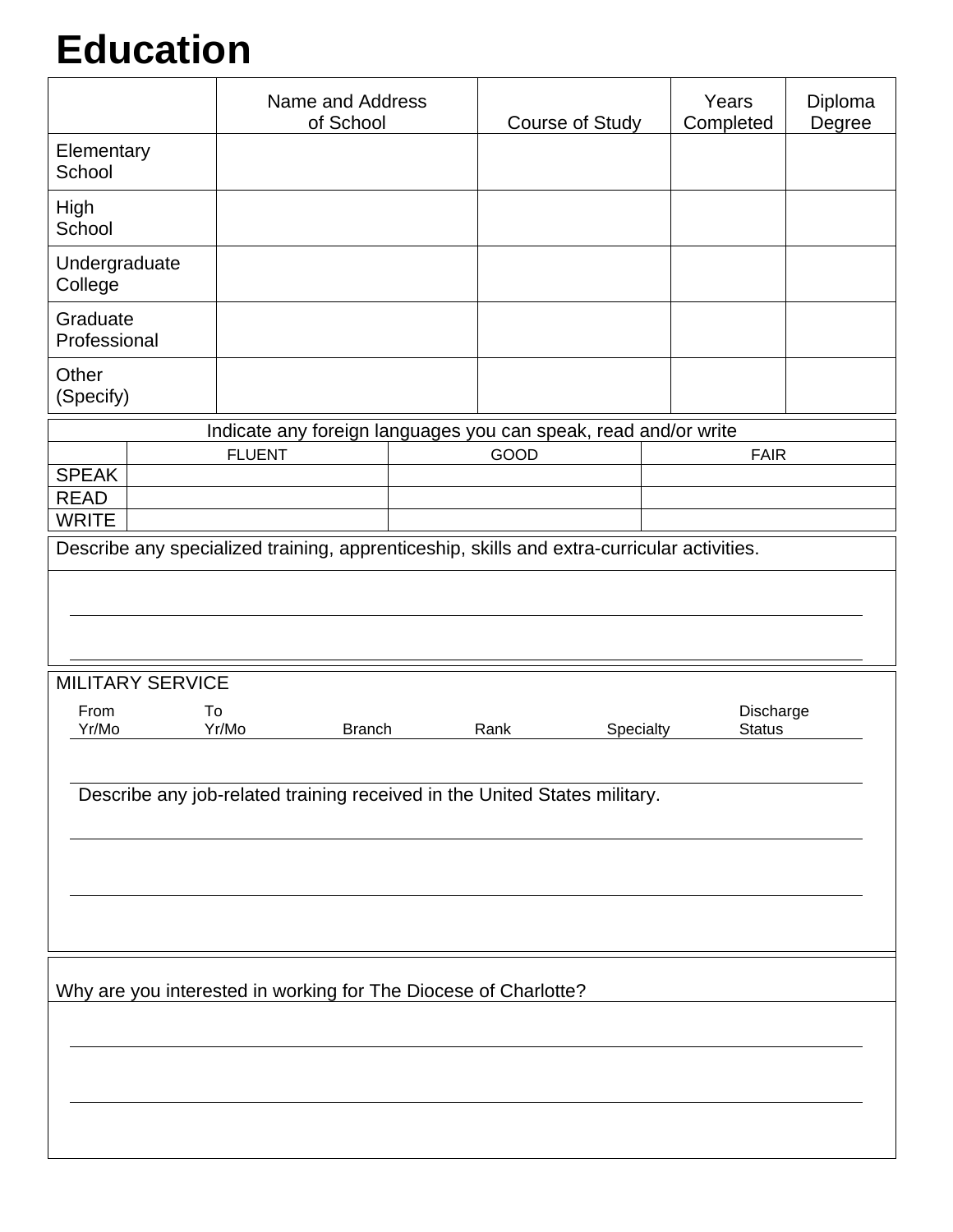## **Employment Experience**

Start with your present or last job. Include any job-related military service assignments and volunteer activities.

| Employer            |            | Dates Employed            |                    | <b>Work Performed</b> |  |
|---------------------|------------|---------------------------|--------------------|-----------------------|--|
|                     |            | From                      | To                 |                       |  |
| <b>Address</b>      |            |                           |                    |                       |  |
|                     |            |                           |                    |                       |  |
| Telephone Number(s) |            |                           | Hourly Rate/Salary |                       |  |
|                     |            | Starting                  | Final              |                       |  |
| Job Title           | Supervisor |                           |                    |                       |  |
|                     |            |                           |                    |                       |  |
| Reason for Leaving  |            |                           |                    |                       |  |
|                     |            |                           |                    |                       |  |
| Employer            |            | Dates Employed            |                    | <b>Work Performed</b> |  |
|                     |            | From                      | To                 |                       |  |
| Address             |            |                           |                    |                       |  |
|                     |            |                           |                    |                       |  |
| Telephone Number(s) |            | <b>Hourly Rate/Salary</b> |                    |                       |  |
|                     |            | Starting                  | Final              |                       |  |
| <b>Job Title</b>    | Supervisor |                           |                    |                       |  |
|                     |            |                           |                    |                       |  |
| Reason for Leaving  |            |                           |                    |                       |  |
|                     |            |                           |                    |                       |  |
| Employer            |            | Dates Employed            |                    | <b>Work Performed</b> |  |
|                     |            | From                      | To                 |                       |  |
| <b>Address</b>      |            |                           |                    |                       |  |
|                     |            |                           |                    |                       |  |
| Telephone Number(s) |            | Hourly Rate/Salary        |                    |                       |  |
|                     |            | Starting                  | Final              |                       |  |
| Job Title           | Supervisor |                           |                    |                       |  |
|                     |            |                           |                    |                       |  |
| Reason for Leaving  |            |                           |                    |                       |  |
|                     |            |                           |                    |                       |  |

*If you need additional space, please continue on a separate sheet of paper.* 

List professional, trade, business or civic activities and offices held. You may exclude membership which would reveal gender, race, religion, national origin, age, ancestry, disability or other protected status:

#### Other Qualifications

Summarize special job-related skills and qualifications acquired from employment or other experience.